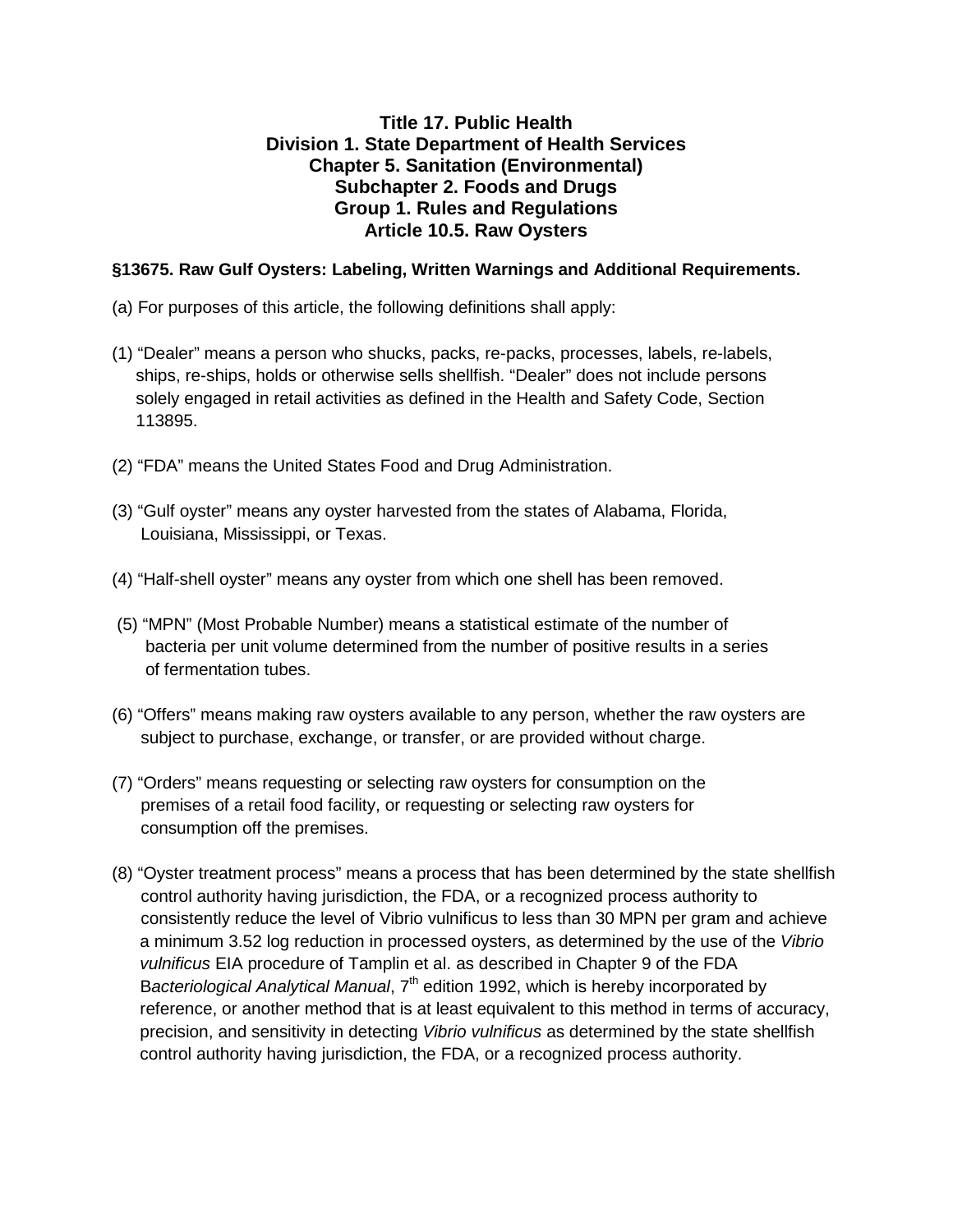- (9) "Recognized process authority" means the person(s) or organization(s) recognized by the state shellfish control authority or the FDA as having expert knowledge of oyster treatment processes, and having adequate facilities for making such determinations.
- (10) "Retail food facility" means "retail" as defined in Section 113895 of the Health and Safety Code and "food facility" as defined in Section 113789 of the Health and Safety Code.
- (11) "Shellfish Control Authority" means the State, or other regulatory authority, or its designated agents responsible for the enforcement of laws or regulations governing shellfish growing and harvesting areas, shellfish handling facilities and dealer activities including harvesting, transporting, storing, handling, processing, packing, and repacking of shellfish.
- (12) "Shellstock oyster" means any oyster in both shells.
- (13) "Shucked oyster" means any oyster from which both shells have been removed and which has been packed in a container by a dealer.
- (14) "Tent cards" means free-standing print displays or a printed display in a supporting stand designed for placement on dining tables or food service counters.
- (b) Every retail food facility that offers raw Gulf oysters shall provide a written warning to any person who orders raw oysters, as provided in this section.
- (1) The written warning shall be worded in English and Spanish as follows:

#### **WARNING**

**THIS FACILITY OFFERS RAW OYSTERS FROM THE GULF OF MEXICO. EATING THESE OYSTERS MAY CAUSE SEVERE ILLNESS AND EVEN DEATH IN PERSONS WHO HAVE LIVER DISEASE (FOR EXAMPLE ALCOHOLIC CIRRHOSIS), CANCER OR OTHER CHRONIC ILLNESSES THAT WEAKEN THE IMMUNE SYSTEM.** If you eat raw oysters and become ill, you should seek immediate medical attention. If you are unsure if you are at risk, you should consult your physician.

## **AVISO IMPORTANTE**

 **ENFERMEDADES CRONICAS QUE DEBILITAN EL SISTEMA INMUNOLOGICO.** Si **ESTA FACILIDAD OFRECE OSTRAS CRUDAS DEL GOLFO DE MEXICO. A COMER ESTAS OSTRAS CRUDAS PUEDEN CAUSAR UNA ENFERMEDAD GRAVE Y HASTA LA MUERTA EN LAS PERSONAS QUE PADECEN DE ENFERMEDADES DEL HIGADO (POR EJEMPLO, CIRROSIS ALCOHOLICA), CANCER U OTRAS**  usted come ostras crudas y se enferma, debe buscar atencion medica inmediatamente. Si usted cree estar en peligro, debe consultar a un medico.

(2) Where raw oysters are purchased by a consumer over a counter, or where they are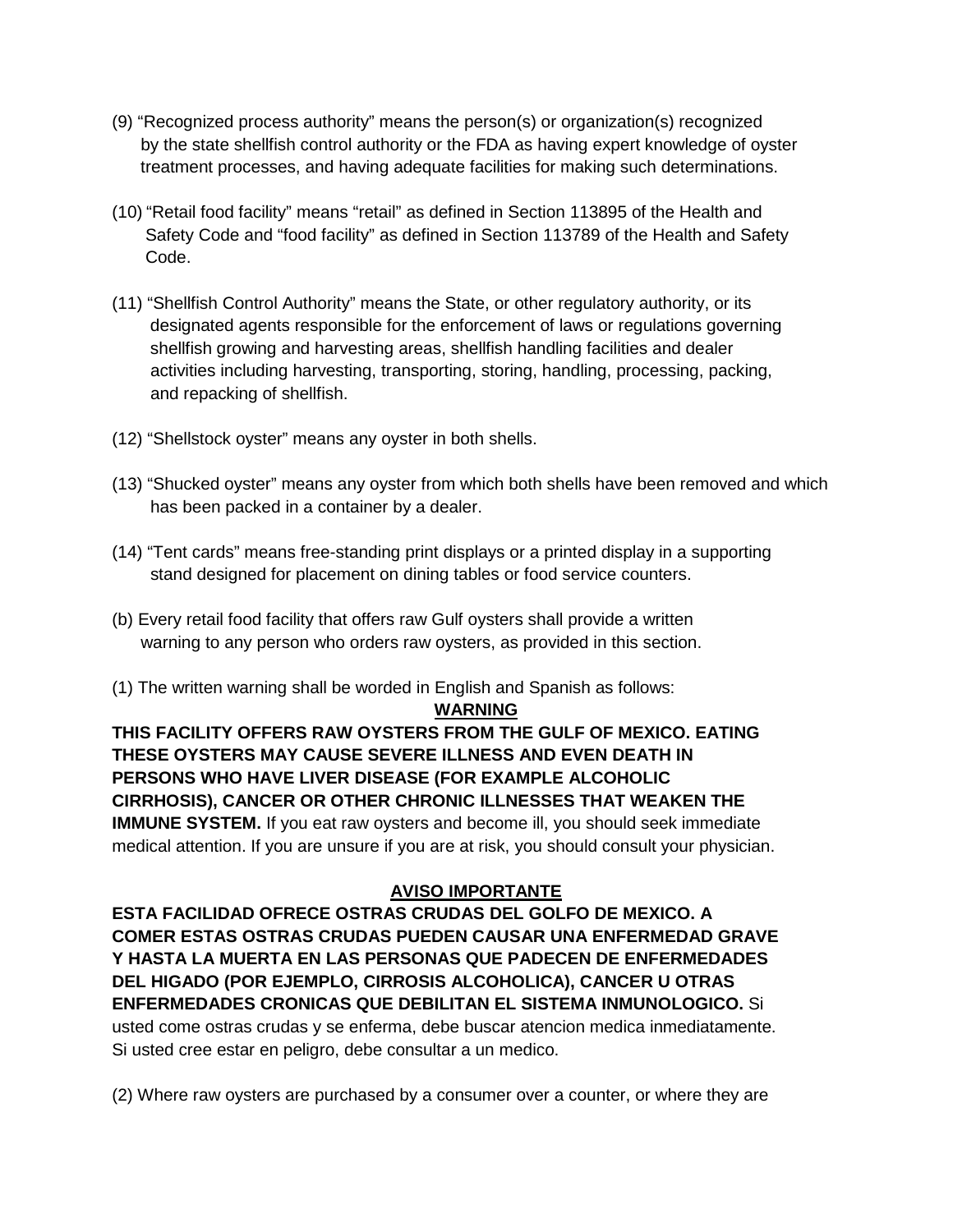offered for sale by a sign, tag, or menu board, the sign bearing the warning set forth in subsection (b)(1) shall be prominently placed so that it is likely to be read by consumers prior to ordering raw oysters.

The warning signs shall meet the following specifications:

- (A) Be square in shape and no smaller than 10 inches on a side (100 square inches) or be rectangular in shape and no smaller than 11 inches high by 8.5 inches wide (93.5 square inches).
- other ink that is of high contrast from the color of the background material. (B) Be printed in black ink on a white background, dark blue ink on a yellow background or
- (C) At least 1/3" space shall be maintained around the notice.
- (D) The word "Warning" and the words "Aviso Importante" shall be in all bold, upper case letters and underlined and be no smaller than 35 point type face.
- (E) The first two sentences of the English and the Spanish version shall be in bold letters and be no smaller than 30 point type face. The remaining sentences of the English and the Spanish version shall be no smaller than 25 point type face.
- (3) Where raw oysters are ordered directly from a server, at a dining table, or where a warning sign posted pursuant to subsection (b)(2) is not clearly legible from any location where the consumer orders raw oysters, the warnings shall be printed on all menus in which raw oysters are listed, or on tent cards located on each dining table. For menus, the warning may be shortened to contain the headers and the first two sentences of the English and Spanish statements as set forth in subsection (b)(1) and shall be prominently placed on the menu so that it is likely to be read by consumers prior to ordering raw oysters. Tent cards shall contain the complete warning statements as set forth in subsection (b)(1) and be prominently placed on the dining tables so that they are likely to be read by consumers prior to ordering raw oysters. Both menu warning statements and tent card warning statements shall meet the following specifications:
	- (A) Be printed in black ink on a white background, dark blue ink on a yellow Background or other ink that is of high contrast from the color of the background material.
	- (B) The word "Warning" and the words "Aviso Importante" shall be in all bold, upper case letters and underlined.
- (4) Menu warning statements shall meet the following additional specifications: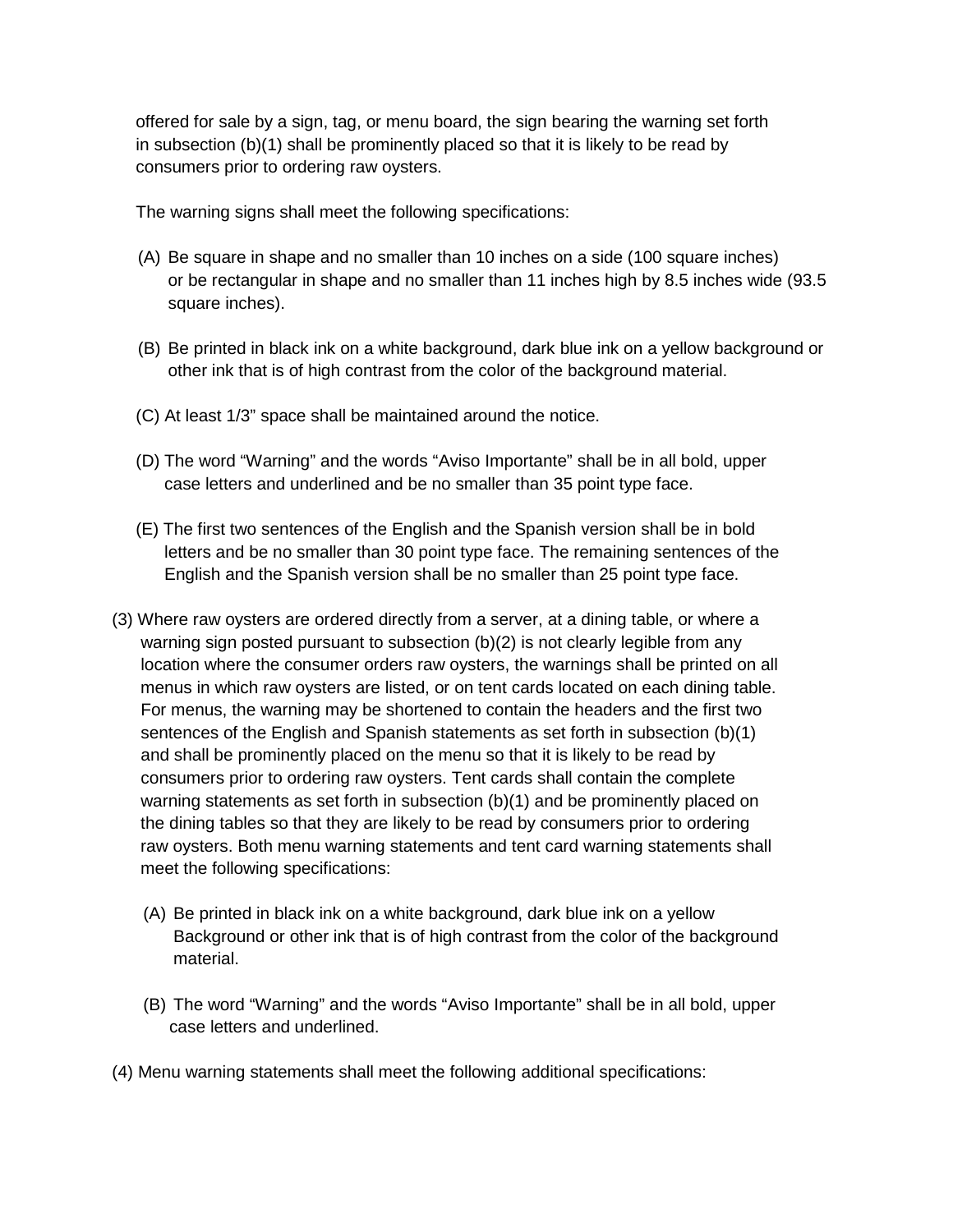- (A) Be no smaller than 10 point type face.
- (B) Be enclosed by a box rule with no less than 1/8" of space around the notice.
- (5) Tent card warning statements shall meet the following additional specifications:
	- square inches). (A) Be square in shape and no smaller than 4 inches on a side (16 square inches) or be rectangular in shape and no smaller than 3 inches high by 5 inches wide (15
	- medium or bold type face, and the remaining sentences shall be no smaller than 10 (B) The word "Warning" and the words "Aviso Importante" and the first two sentences of the English and Spanish version shall be in no smaller than 12 point point type face.
	- (C) Be enclosed by a box rule with no less than 1/8" of space around the notice.
- (c) Every dealer or retail food facility that offers raw oysters from any source shall do all of the following:
- (1) Refuse to accept any container of raw shellstock oysters, half-shell oysters, or shucked oysters, if the container does not have a tag or label affixed that prominently and clearly bears the statement, "Harvested in "Product of \_\_\_\_\_\_\_\_\_\_\_\_\_\_\_\_\_\_\_\_\_\_\_\_\_\_\_\_", or words of similar meaning (to be filled in with the name of the state or foreign country in which the raw oysters were harvested). For containers of raw oysters that have any oyster harvested from a state bordering on the Gulf of Mexico, this paragraph is satisfied when the container bears a tag or label affixed that prominently and clearly bears the statement "Harvested from the Gulf of Mexico", or "Product of the Gulf of Mexico".
- (2) Refuse to accept raw shellstock oysters unless each container contains a tag or label that prominently and clearly bears all of the following:
	- (A) The harvest date of the oysters.
	- (B) The bed name or lease number assigned by the shellfish control authority to the harvest area.
	- (C) The state abbreviation and certification number assigned by the shellfish control authority to the harvester, or original dealer.
- (3) Refuse to accept raw shucked oysters unless each container of oysters bears a label that prominently and clearly states all the following: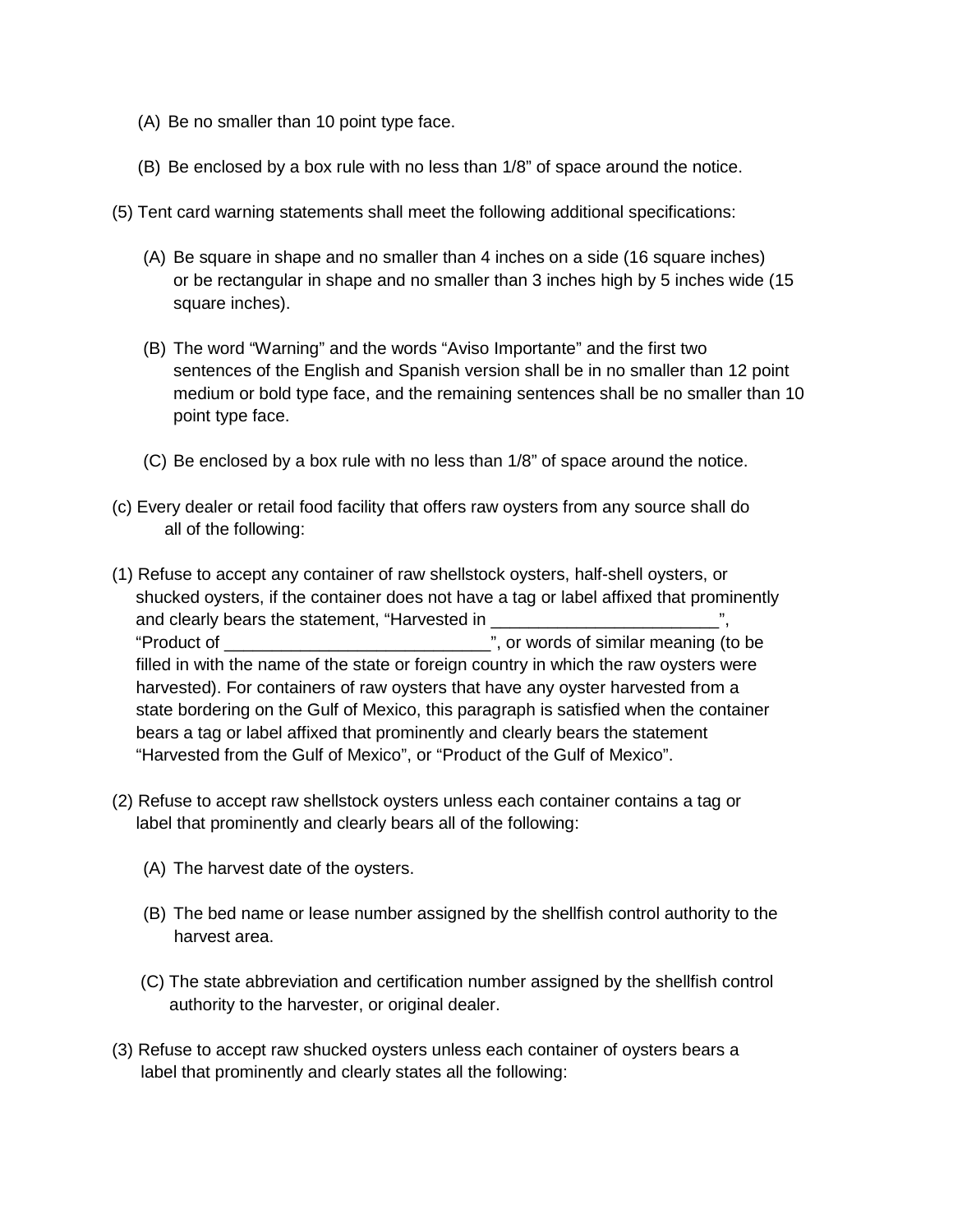- (A) The sell-by-date, date-shucked, date-packed, or similar date of the shucked oysters.
- (B) The state abbreviation and certification number assigned by the shellfish control authority of the state or foreign country to the harvester or original dealer.
- (C) The harvest date of raw Gulf oysters. This requirement is satisfied when each shipment of raw oysters is accompanied by an invoice that specifies the harvest date of the oysters.
- (D) That raw Gulf oysters, which have not been subjected to an oyster treatment process, be cooked before eating.
- (4) Refuse to accept any container of raw half-shell oysters unless each container of oysters bears a tag or label that prominently and clearly states the information required in subparagraphs  $(c)(3)(A)$ ,  $(B)$ , and  $(C)$ .
- (5) Refuse to accept any container of raw shellstock, half-shell, or shucked Gulf oysters harvested during April through October, and such oysters shall be deemed adulterated, unless:
	- (A) The oysters have been subjected to an oyster treatment process and are prominently and clearly tagged or otherwise labeled with the information required by subsection (i); and
	- (B) The dealer or retail food facility has on file a current copy of the letter from the department verifying the use of an oyster treatment process in accordance with subsection (h).
- (d) Warnings under subsection (b) are not required for raw shellstock, half-shell or shucked Gulf oysters whenever the retailer has received a copy of a current verification letter from the dealer pursuant to subsection (h) and tags or labels as required by subsection (i) demonstrating that the oysters have been subjected to an oyster treatment process.
- (e) In order to be eligible to receive verification by the department that oysters supplied by the dealer are subjected to an oyster treatment process, a dealer shall submit a written request for verification pursuant to Section 13676. A verification issued by the department shall be valid for two years from the date of issue unless revoked or suspended.
- (f) A dealer who has received a verification pursuant to Section 13676 shall notify the department in writing prior to making any changes to the oyster treatment process, or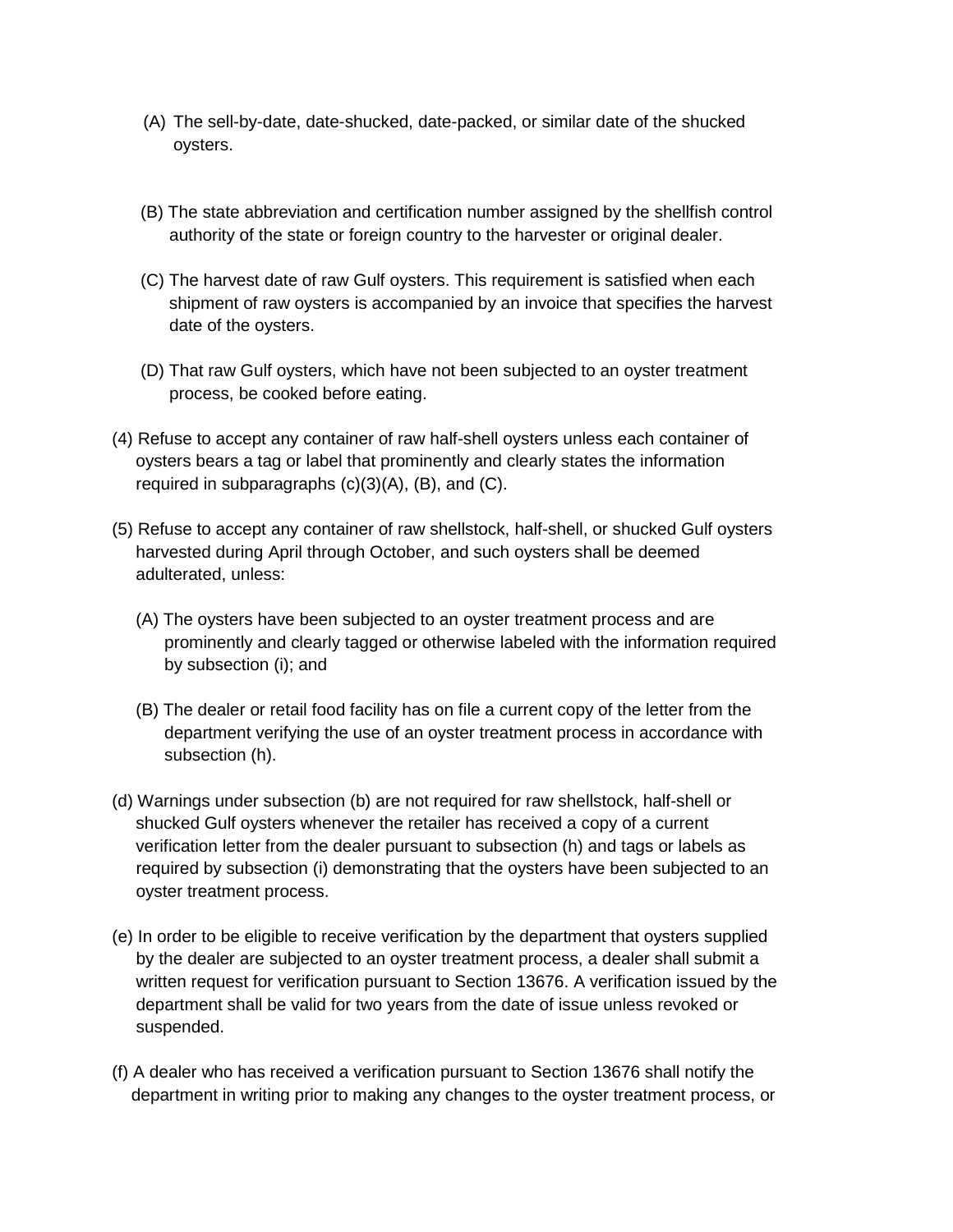any changes to the Hazard Analysis and Critical Control Point (HACCP) plan required by Title 21, Code of Federal regulations, Part 123.

- (g) A dealer who has received a verification pursuant to Section 13676 shall notify the department, within seven days, of any new information known to the dealer pertaining to the effectiveness of the oyster treatment process.
- (h) A dealer who has received a verification pursuant to Section 13676 shall provide a copy of the letter from the department granting the current verification to every dealer and retail food facility in California to whom the dealer sells or provides shellstock, halfshell, or shucked raw Gulf oysters. Every dealer and retail food facility that offers shellstock, half-shell, or shucked raw Gulf oysters for which a verification pursuant to Section 13676 has been granted, shall retain and make available for inspection by the department and local health agencies a copy of the current verification letter provided by the dealer. A retail food facility shall retain the copy of the verification for one year after the date that the verification expires.
- (i) A dealer who has received a verification pursuant to Section 13676 shall affix to each container of raw Gulf oysters subjected to an oyster treatment process described in subsection (a)(8), a tag or label pursuant to subsections  $(c)(2)$ ,  $(c)(3)$ , and  $(c)(4)$ , as required. In addition to requirements of subsections  $(c)(2)$ ,  $(c)(3)$ , and  $(c)(4)$ , such tag or label shall clearly and prominently bear the phrase "PROCESSED TO REDUCE VIBRIO VULNIFICUS TO NON-DETECTABLE LEVELS", followed by a lot number traceable to the dealer's processing records. Use of the phrase "PROCESSED TO REDUCE VIBRIO VULNIFICUS TO NON-DETECTABLE LEVELS", or words of similar meaning on tags or labels of raw unprocessed oysters, or on tags or labels of processed raw oysters from other than a dealer who has a current verification from the department is unlawful, and causes the oysters to be misbranded.

 NOTE: Authority cited: Sections 110065, 110105, 110430, 112165, 113707, 131050, 131051, 131052, 131055, 131056, and 131200, Health and Safety Code. Reference: Sections, 110175, 110545, 110560, 110565, 110660, 110705, 112195, 112200, 113980, 114029, 114039, 114039.1, 114039.2, 114039.3, and 114039.4, Health and Safety Code.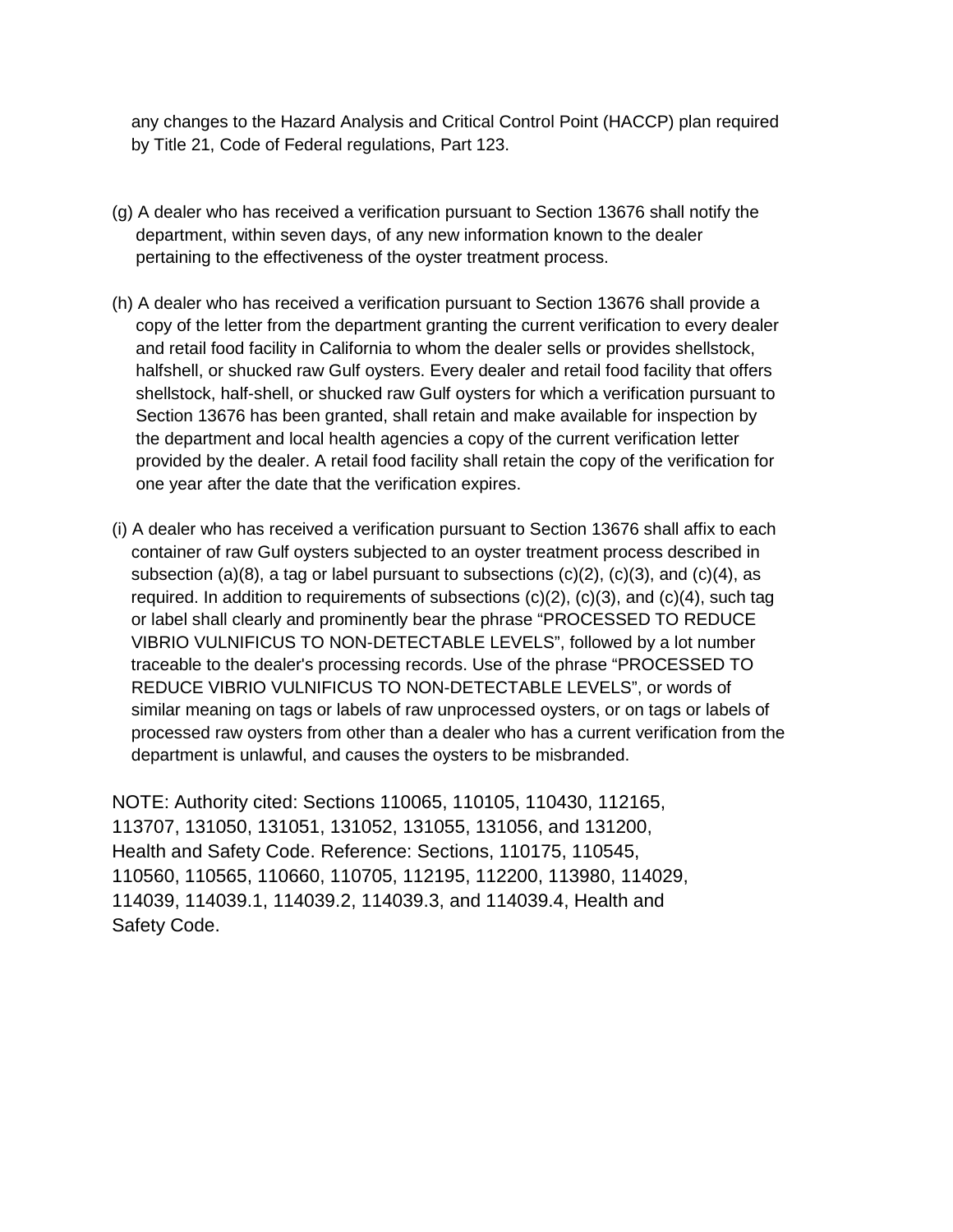# **§13676. REQUEST FOR VERIFICATION.**

- (a) A request for verification by the department that oysters supplied by a dealer are subjected to an oyster treatment process shall include all of the following:
- (1) The name and address of the dealer;
- (2) A copy of the shellfish certificate or license issued by the Shellfish Control Authority having jurisdiction;
- (3) A description of the process used to treat the oysters and the procedures used to ensure that oysters harvested during April through October and shipped to California are subjected to the treatment.
- (4) A report by the Shellfish Control Authority or a recognized process authority, accompanied by the concurrence of the FDA verifying that the process used consistently reduces the level of *Vibrio vulnificus* level to less than 30 MPN per gram and achieves a minimum 3.52 log reduction in processed oysters.
- (5) Signature, under penalty of perjury, of the individual requesting verification attesting to the accuracy of the information provided in the request for verification.
- (b) Requests for verification shall be deemed complete when the information specified in subsection (a) has been received in writing by the department. Initial requests for verification may be submitted at any time to the department. Requests for renewals shall be submitted to the department no later than 60 days prior to the expiration date. Requests for verification shall state whether the dealer is requesting an initial verification or renewal of an existing verification.
- (c) The department shall notify the dealer in writing within 15 days of receipt of a request for verification of one of the following:
- (1) The request for verification is complete and shall be evaluated by the department, or
- (2) The request for verification is incomplete and not accepted for evaluation. The department's written notification shall describe the specific information or documentation that is deficient.
- (d) Within 60 days of the receipt of a complete request for verification, the department